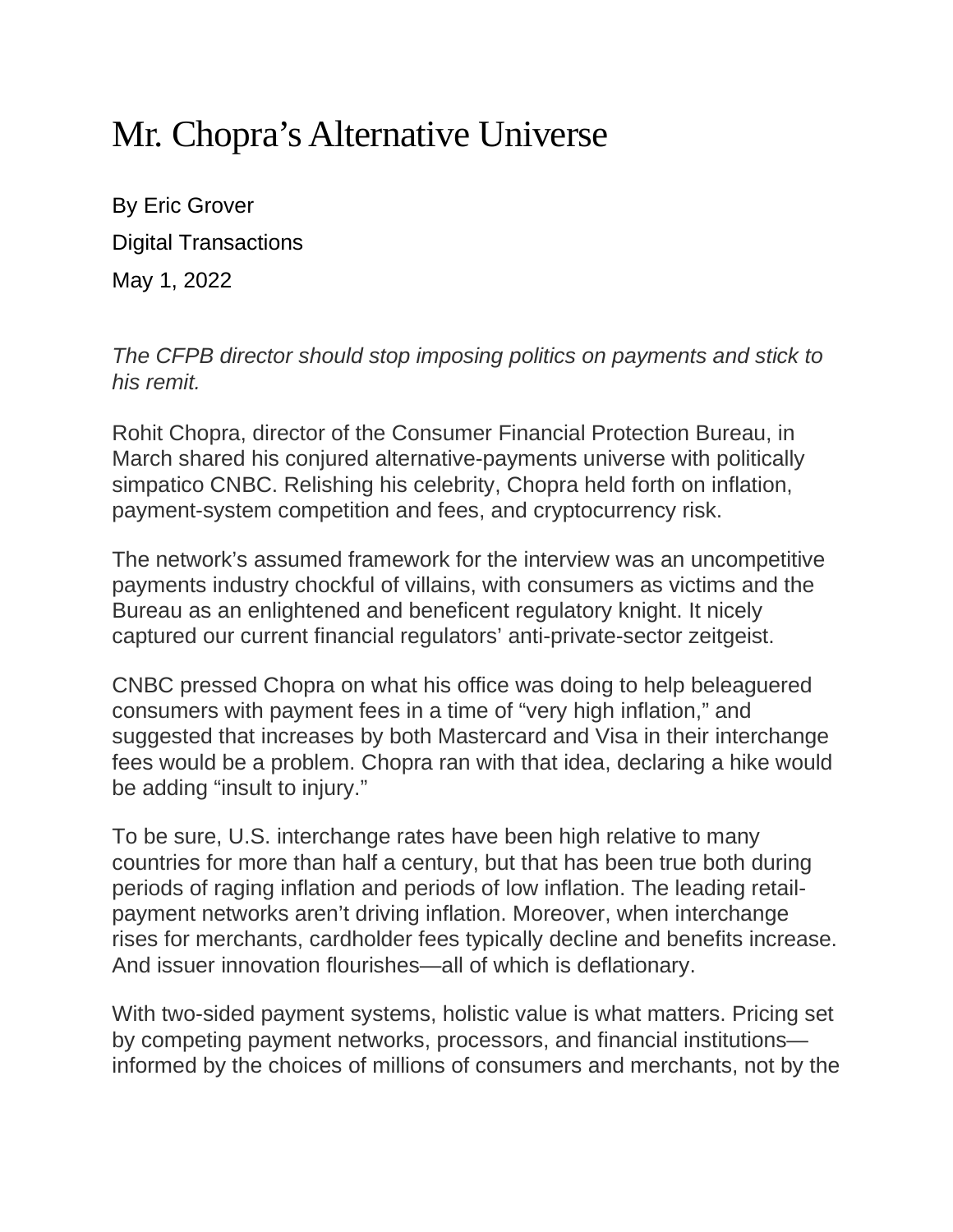preferences of regulatory poohbahs—is the best way to maximize total value.

Remember, inflation is caused by too much money chasing too few goods. The present administration may be blaming Big Oil, Big Food, and Russian despot Vladimir Putin, but it's massive deficit spending, binge moneyprinting, negative real interest rates, a tight labor market, and productionsuppressing regulation that make up the cocktail fueling our current raging inflation.

And by the way, it's the Federal Reserve, not the CFPB, that's charged by Congress with maintaining "stable prices." If there were a competition problem, the Department of Justice and the Federal Trade Commission are tasked with enforcing antitrust laws.

## **An 'Orwellian' View**

The CFPB director, nevertheless, eagerly declared that the United States doesn't have "a competitive payment system" and that "we're far behind many other countries."

Chopra's characterization was Orwellian. The U.S. payments industry is far more competitive and innovative than that of virtually all other countries.

Look at the retail-payment networks Visa, Mastercard, PayPal, American Express, Discover, Star, NYCE. Or at BNPL systems like Affirm and Afterpay, and at proprietary cards provided by Synchrony, Citi, and Bread (formerly Alliance Data Systems). These all compete fiercely, delivering ever-increasing value. That's because the most ruthless and unforgiving regulator on the planet—the market—polices them.

Indeed, merchant acquiring and processing and credit-card issuance are all ferociously competitive. As a result, merchants and consumers enjoy enormous choice from a trove of constantly improving services and products.

For example, person-to-person payment systems, many of which are feefree, include Zelle, Venmo, Square Cash, Apple Cash, Google Pay, Western Union, MoneyGram, and Wise. They offer consumers a surfeit of options to pay anyone, anywhere, any time.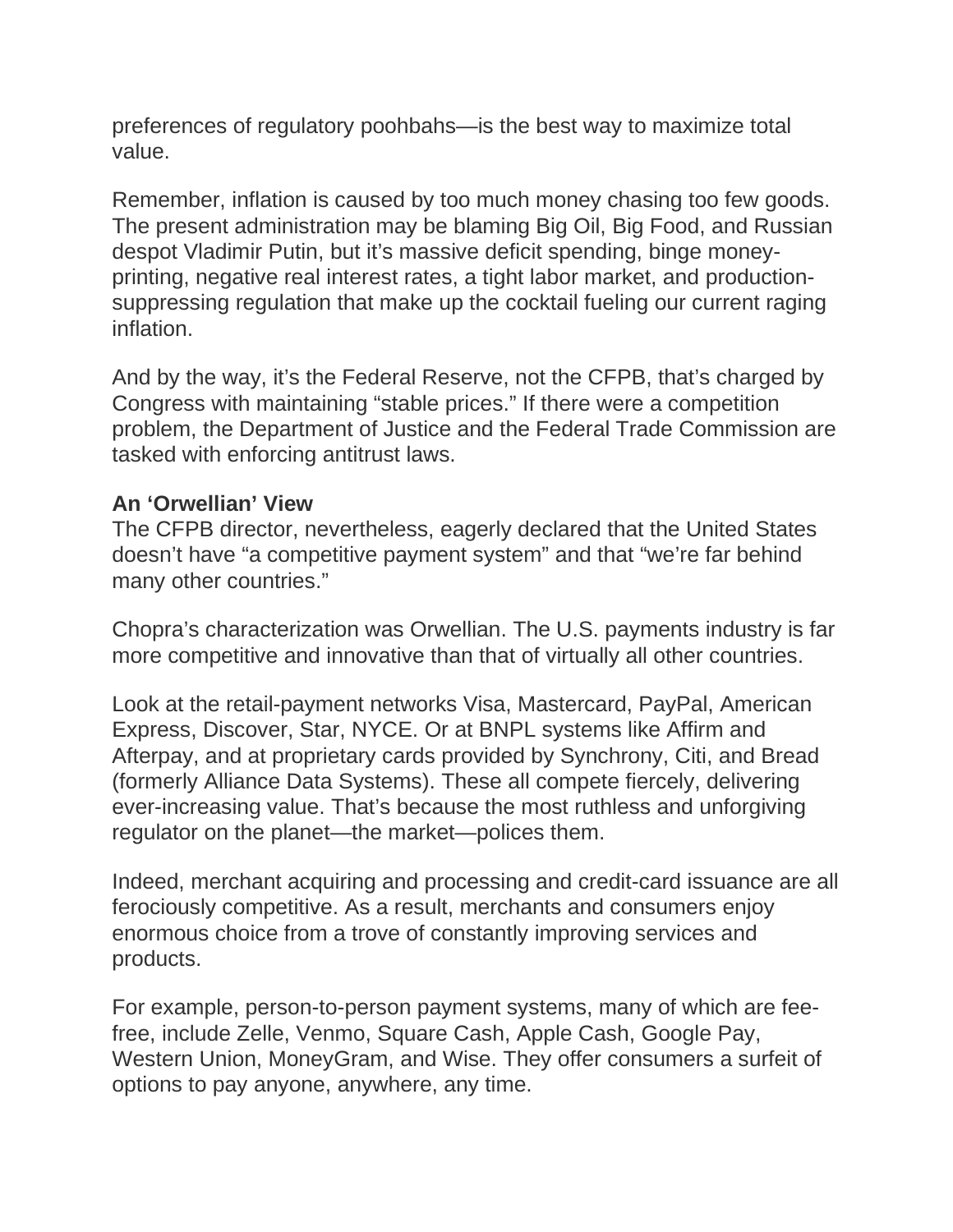Then there are systems provided by FIS, Fiserv, ACI Worldwide, Paymentus, and Mastercard, all of which make paying bills convenient and, for consumers, generally free.

In the realm of interbank payments, the ACH systems from the bank association The Clearing House and from the Fed provide low-cost and reliable credits and debits. Increasingly, they're same-day, though not instant, which is more than adequate for tens of billions of payroll and bill payments.

To be sure, policymakers worldwide tout the benefits of real-time interbank payments. Keen to be on the bandwagon, Chopra declared "We [the U.S.] need a fast, real-time payment system that is frictionless and low-cost," alluding to the Fed's FedNow service, slated to launch in 2023. In ChopraWorld, private-sector solutions clearly don't count. Yet, the U.S. today has multiple competing low-friction, low-cost, private-sector real-time payment systems including not only TCH's RTP, launched in 2017, but also Visa Direct, Mastercard Send, Zelle, FIS's RealNet, Fiserv's PopMoney, and Discover's Deliver.

On the edge of the mainstream payments world, there's creative ferment going on with cryptocurrencies and stablecoins. Perhaps some will find paths to payment-network critical mass and relevancy.

## **'Fevered Imagination'**

Chopra enthusiastically disparaged "junk fees," such as late, overdraft, and NSF fees, as "nickel and diming" consumers. Nobody likes to pay these fees, but consumers have agency. Fees for borrowers not honoring their obligations are entirely reasonable, and encourage better behavior.

Punishing creditors by curbing fees when borrowers don't honor their commitments is unjust, and will reduce the supply of credit. Paying late and bouncing checks should be stigmatized, not incentivized.

The CFPB director worries about new payment technologies leveraging tech platforms to scale. For a moment, with Diem and social-media colossus Facebook, that seemed a real possibility. While existing payment systems are well-established and work well, a challenger at scale—say, stablecoins supported by digital wallets from Facebook, Google, Apple,